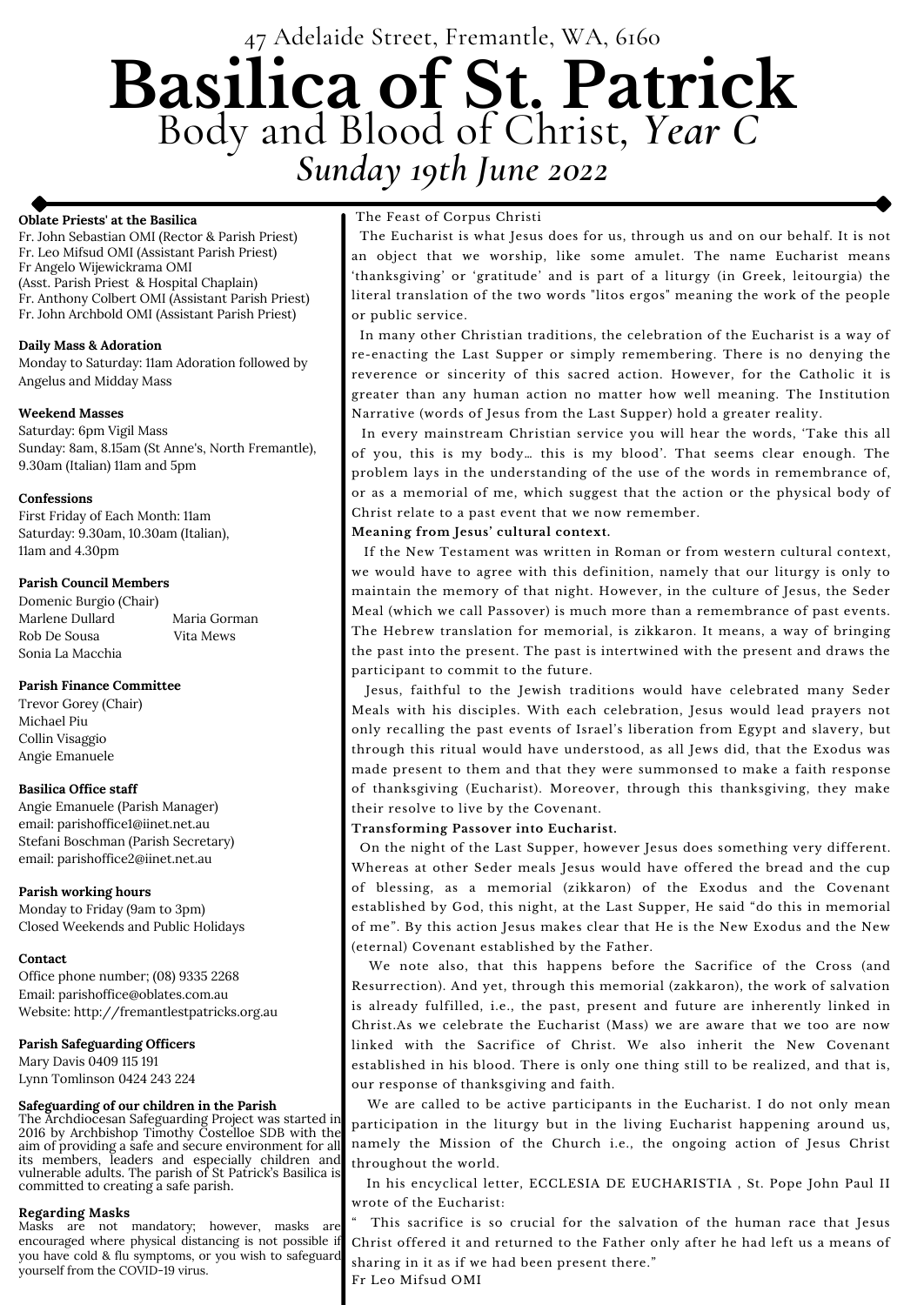# **Entrance Antiphon**

He fed them with the finest wheat and satisfied them with honey from the rock.

**First Reading A reading from Genesis 14:18-20** *Melchizedek brought bread and wine*

Melchizedek king of Salem brought bread and wine; he was a priest of God Most High. He pronounced this blessing:

'Blessed be Abram by God Most High, creator of heaven and earth, and blessed be God Most High for handing over your enemies to you.'

And Abram gave him a tithe of everything.

The Word of the Lord. **All: Thanks be to God.**

# **The Liturgy of the Word**

# **Music Ministry**

**Organists & Cantors**

Sat 6pm Vigil: Aquinas Schola Choir, Hugh Lydon (conductor); Chris McMillan (organist) Sun 8am & 11am: Gilbert Rodgers (cantor); Vince Basile (organist) Sun 5pm: Emma Oorschot (cantor); Vince Basile (organist)

**Hymns**

Mass Setting: Paul Mason - Mass Shalom Processional Hymn: CWB 619 Alleluia! Sing to Jesus! Thanksgiving Hymn: CWB 685 Gift of Finest Wheat Recessional Hymn: CWB 755 Now thank We all Our God

# **Responsorial Psalm**

**Response: You are a priest for ever, in the line of Melchizedek.**

The Lord' s revelation to my Master: 'Sit on my right: your foes I will put beneath your feet.'

# **Response: You are a priest for ever, in the line of Melchizedek.**

The Lord will wield from Zion your sceptre of power: rule in the midst of all your foes.

# **Response: You are a priest for ever, in the line of Melchizedek.**

A prince from the day of your birth on the holy mountains; from the womb before the dawn I begot you.

**Response: You are a priest for ever, in the**

**line of Melchizedek.**

The Lord has sworn an oath he will not change. 'You are a priest for ever, a priest like Melchizedek of old.'

**Response: You are a priest for ever, in the line of Melchizedek.**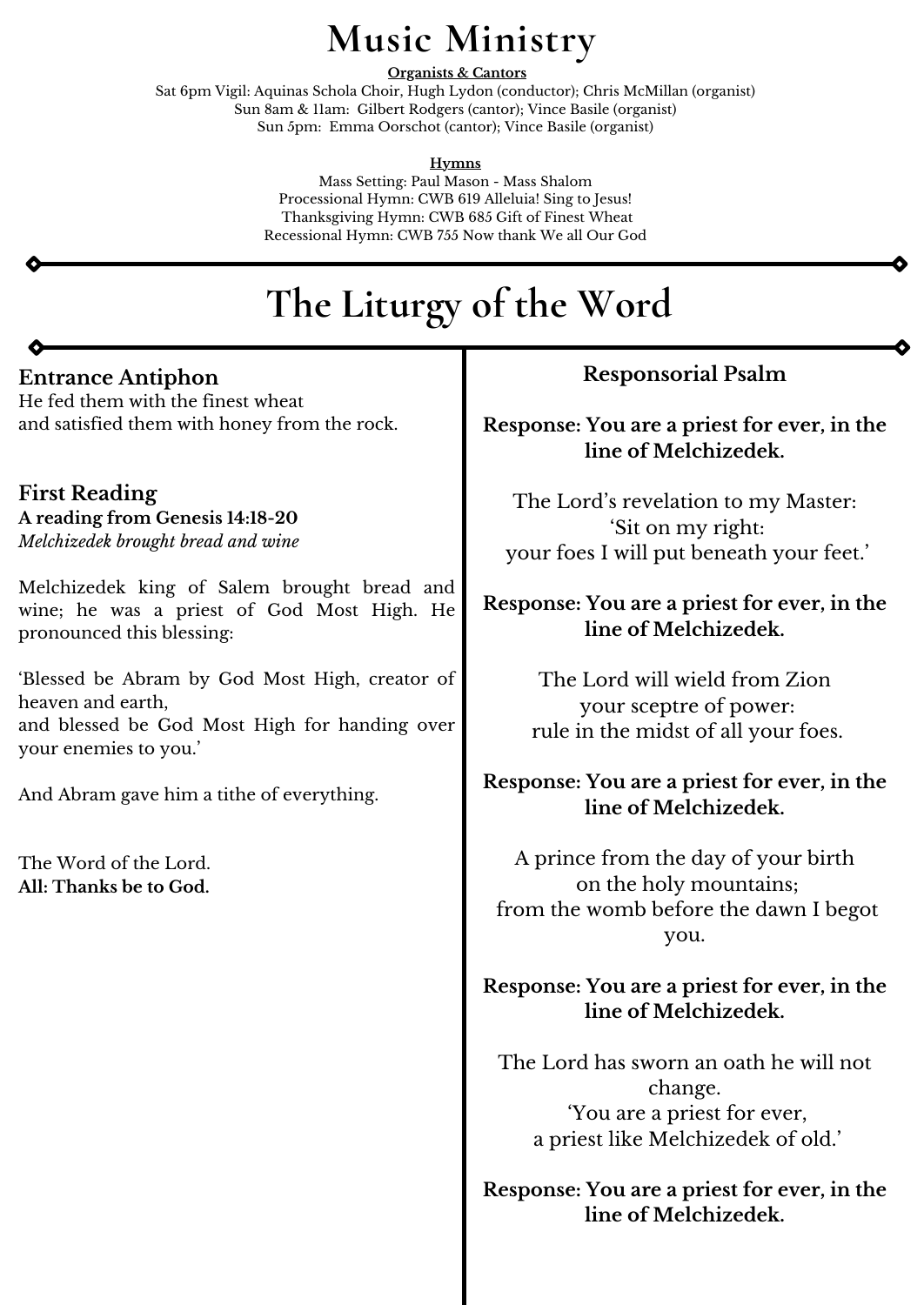## The Gloria

Glory to God in the highest, and on earth peace to people of good will. We praise you, we bless you, we adore you, we glorify you, we give you thanks for your great glory, Lord God, heavenly King, O God, almighty Father. Lord Jesus Christ, Only Begotten Son, Lord God, Lamb of God, Son of the Father, you take away the sins of the world, have mercy on us; you take away the sins of the world, receive our prayer; you are seated at the right hand of the Father, have mercy on us. For you alone are the Holy One, you alone are the Lord, you alone are the Most High, Jesus Christ, with the Holy Spirit, in the glory of God the Father. Amen.

#### The Apostles' Creed

I believe in God, the Father almighty, Creator of heaven and earth, and in Jesus Christ, his only Son, our Lord, who was conceived by the Holy Spirit, born of the Virgin Mary, suffered under Pontius Pilate, was crucified, died and was buried; he descended into hell; on the third day he rose again from the dead; he ascended into heaven, and is seated at the right hand of God the Father almighty; from there he will come to judge the living and the dead. I believe in the Holy Spirit, the holy catholic Church, the communion of saints, the forgiveness of sins, the resurrection of the body, and life everlasting. Amen.

Jesus made the crowds welcome and talked to them about the kingdom of God; and he cured those who were in need of healing.

It was late afternoon when the Twelve came to him and said, 'Send the people away, and they can go to the villages and farms round about to find lodging and food; for we are in a lonely place here.' He replied, 'Give them something to eat yourselves.' But they said, 'We have no more than five loaves and two fish, unless we are to go ourselves and buy food for all these people.' For there were about five thousand men. But he said to his disciples, 'Get them to sit down in parties of about fifty.' They did so and made them all sit down. Then he took the five loaves and the two fish, raised his eyes to heaven, and said the blessing over them; then he broke them and handed them to his disciples to distribute among the crowd. They all ate as much as they wanted, and when the scraps remaining were collected they filled twelve baskets.

Plenary Council Prayer Come, Holy Spirit of Pentecost. Come, Holy Spirit of the great South Land. O God, bless and unite all your people in Australia and guide us on the pilgrim way of the Plenary Council. Give us the grace to see your face in one another and to recognise Jesus, our companion on the road. Give us the courage to tell our stories and to speak boldly of your truth. Give us ears to listen humbly to each other and a discerning heart to hear what you are saying. Lead your Church into a hope filled future, that we may live the joy of the Gospel. Through Jesus Christ our Lord, bread for the journey from age to age. Amen Our Lady Help of Christians, pray for us. St Mary MacKillop, pray for us.

# **Second Reading**

# **A reading from the First Letter of St Paul to the Corinthians 11:23- 26**

*Every time you eat this bread and drink this cup, you are proclaiming the death of the Lord*

This is what I received from the Lord, and in turn passed on to you: that on the same night that he was betrayed, the Lord Jesus took some bread, and thanked God for it and broke it, and he said, 'This is my body, which is for you; do this as a memorial of me.' In the same way he took the cup after supper, and said, 'This cup is the new covenant in my blood. Whenever you drink it, do this as a memorial of me.' Until the Lord comes, therefore, every time you eat this bread and drink this cup, you are proclaiming his death.

The Word of the Lord. **All: Thanks be to God.**

# **Gospel Acclamation**

Alleluia, alleluia! I am the living bread from heaven, says the Lord; whoever eats this bread will live for ever. Alleluia!

# **Gospel Reading AreadingfromtheholyGospelaccordingtoStLuke9:11-17** *The feedingofthe five thousand*

Celebrant: The Gospel of the Lord. **All: Praise to you, Lord Jesus Christ.**

# **Communion antiphon**

Whoever eats my flesh and drinks my blood remains in me and I in him, says the Lord.